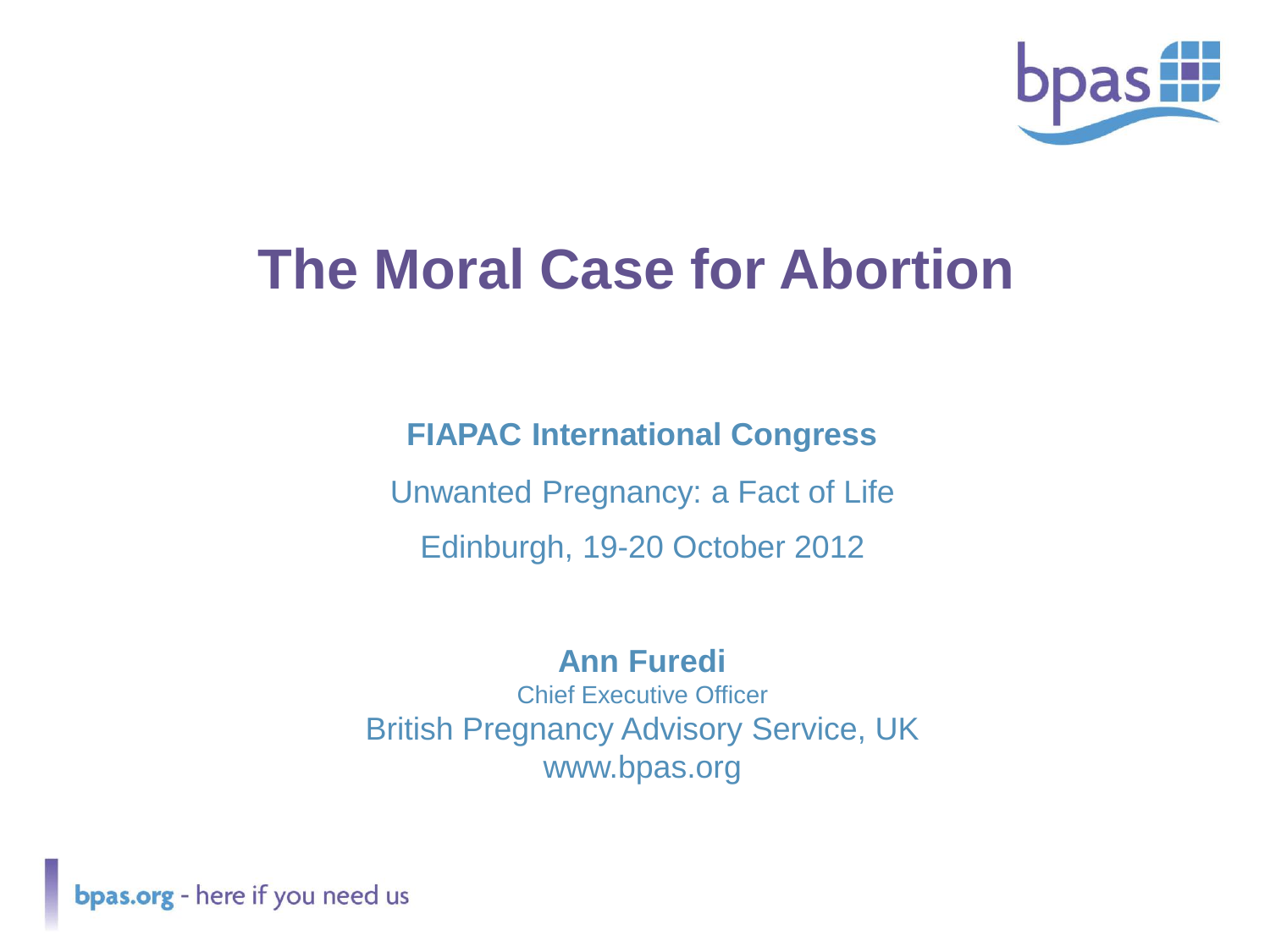

# What do you call a woman who's had an abortion? Mother. Daughter. Sister. Friend. Abortion. No more names. @bpas1968 #nomorenames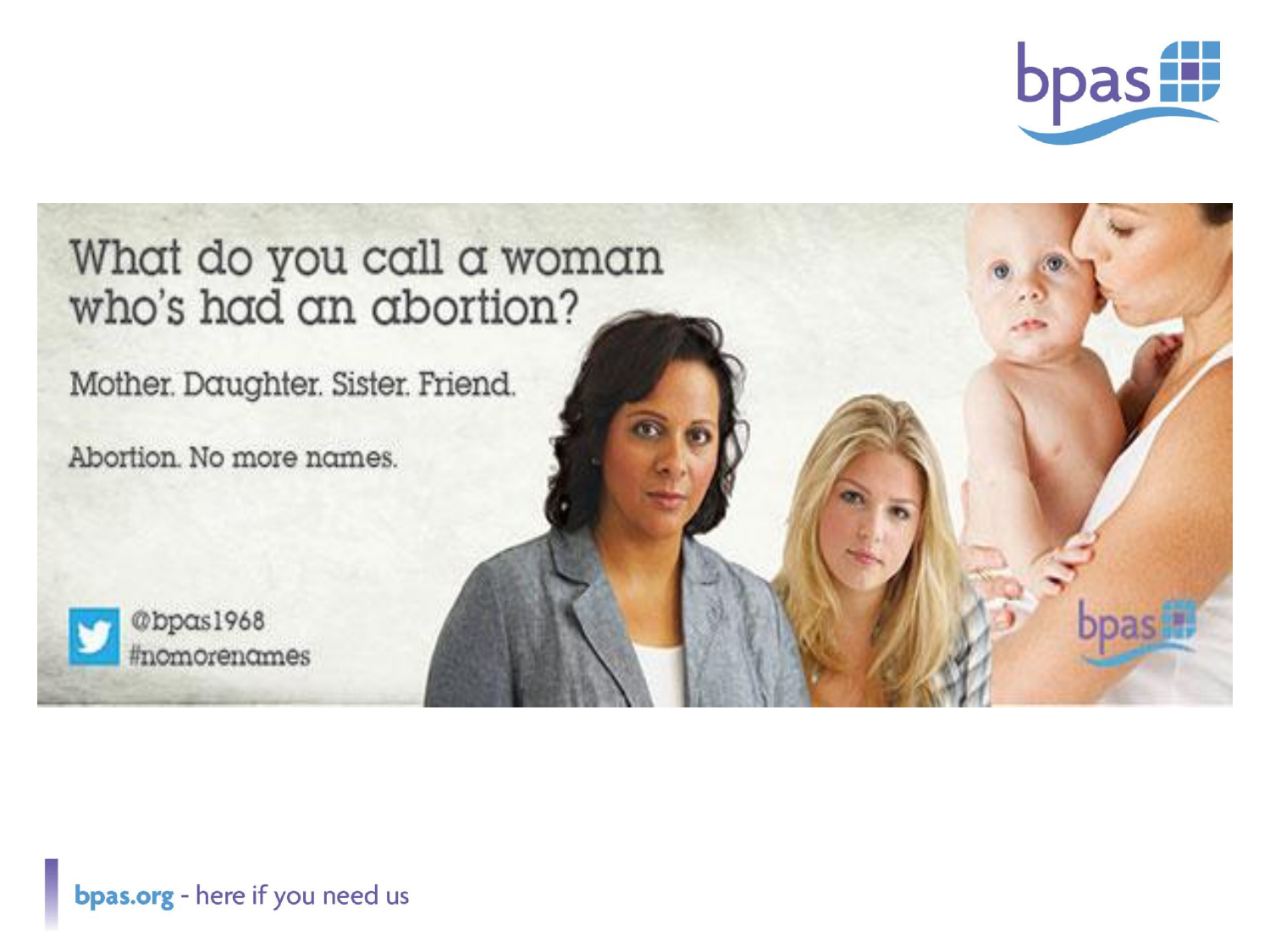

### Abortion: the pragmatic case

• Abortion is a basic reproductive healthcare need – essential for the well-being of women and families

• It underpins women's right to equality

• The need for abortion is not preventable - by education or contraception, by better support for mothers or easier adoption

• It can be outlawed but not banned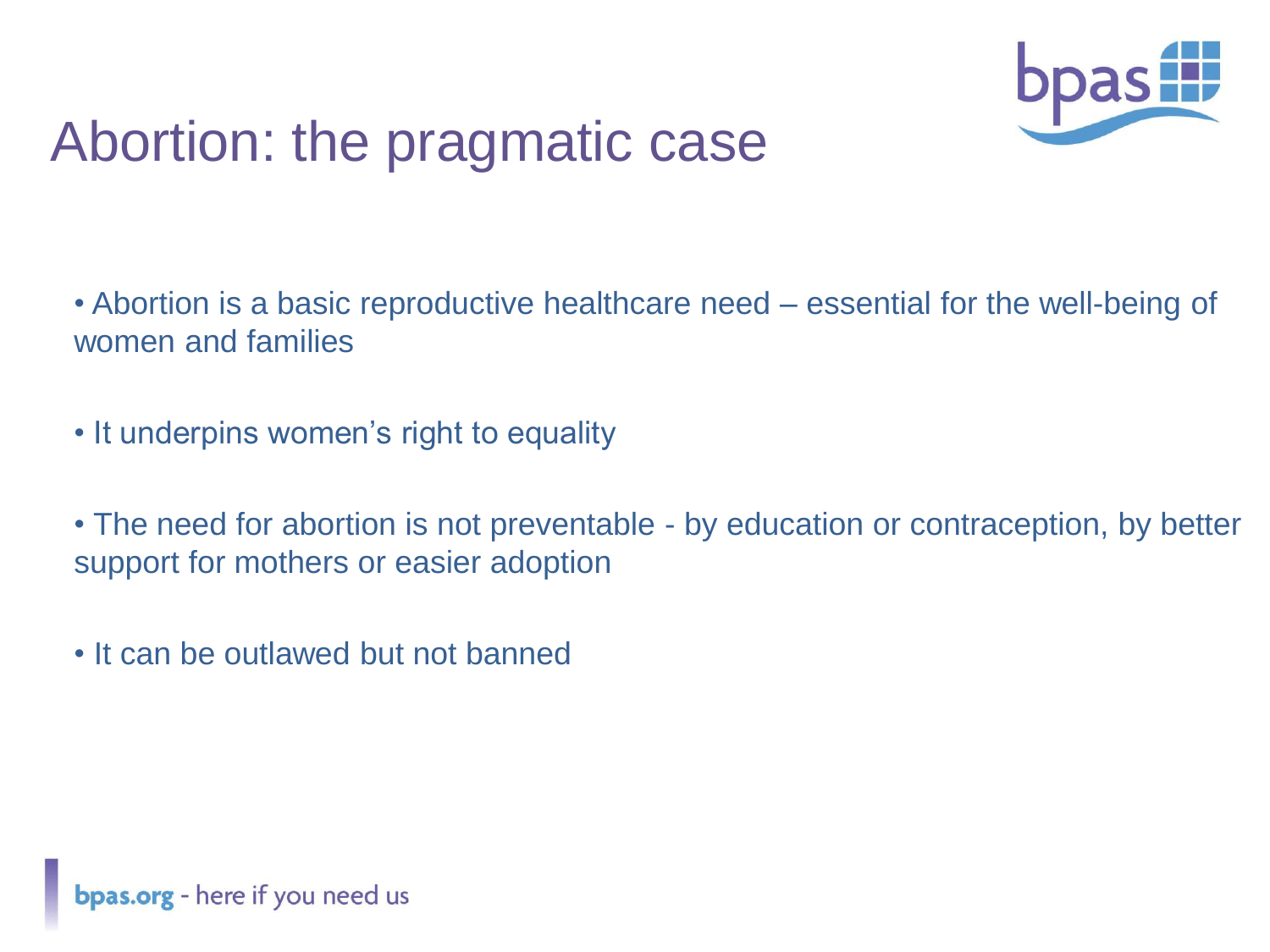

### We use science and statistics

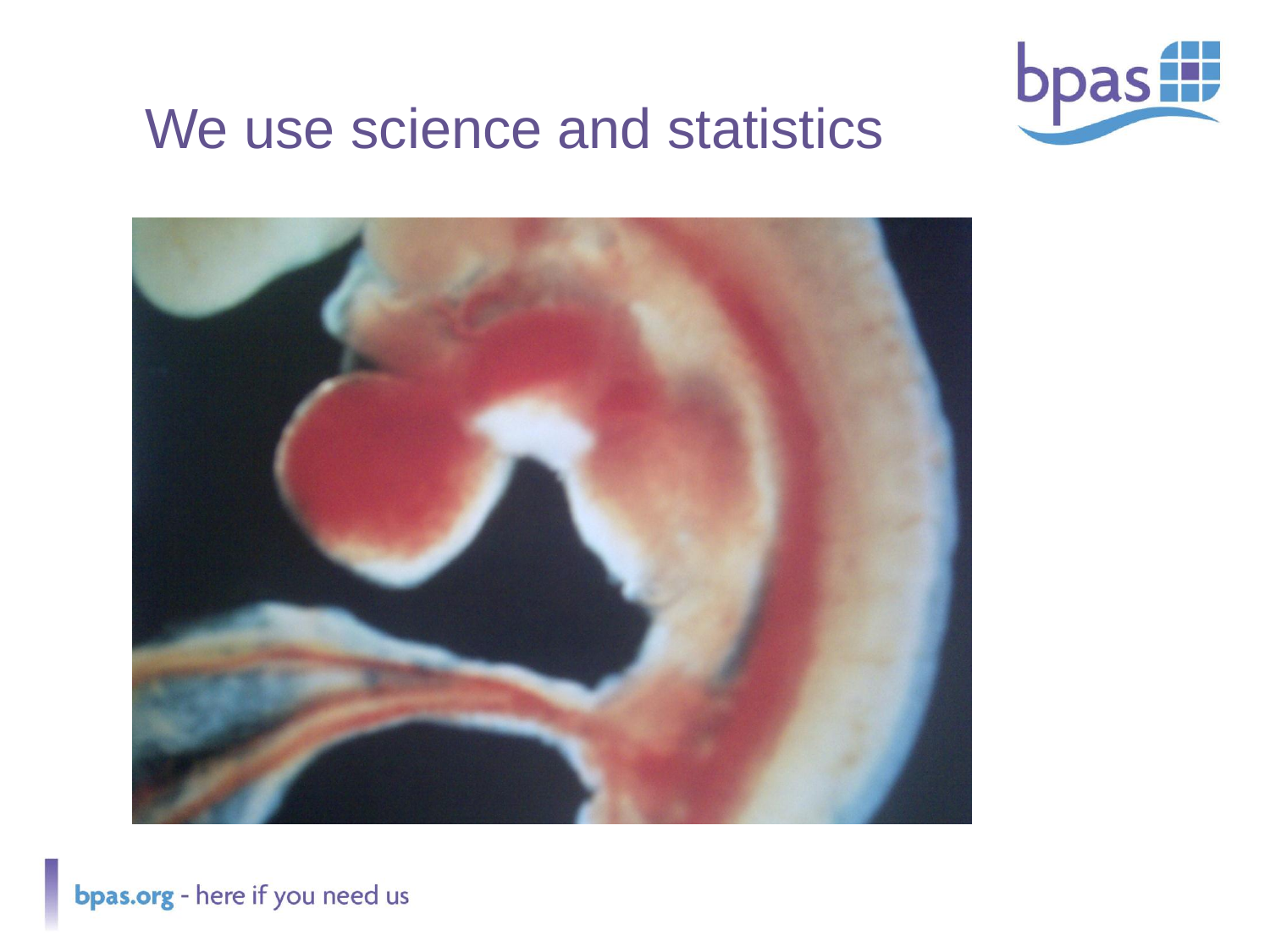

### Abortion: the pragmatic case

We're apologetic about women's need for abortion

- No woman ever *wants* to have an abortion
- Abortion is the *lesser of two evils* when a woman has an unwanted pregnancy
- Abortion should be safe, legal and *rare*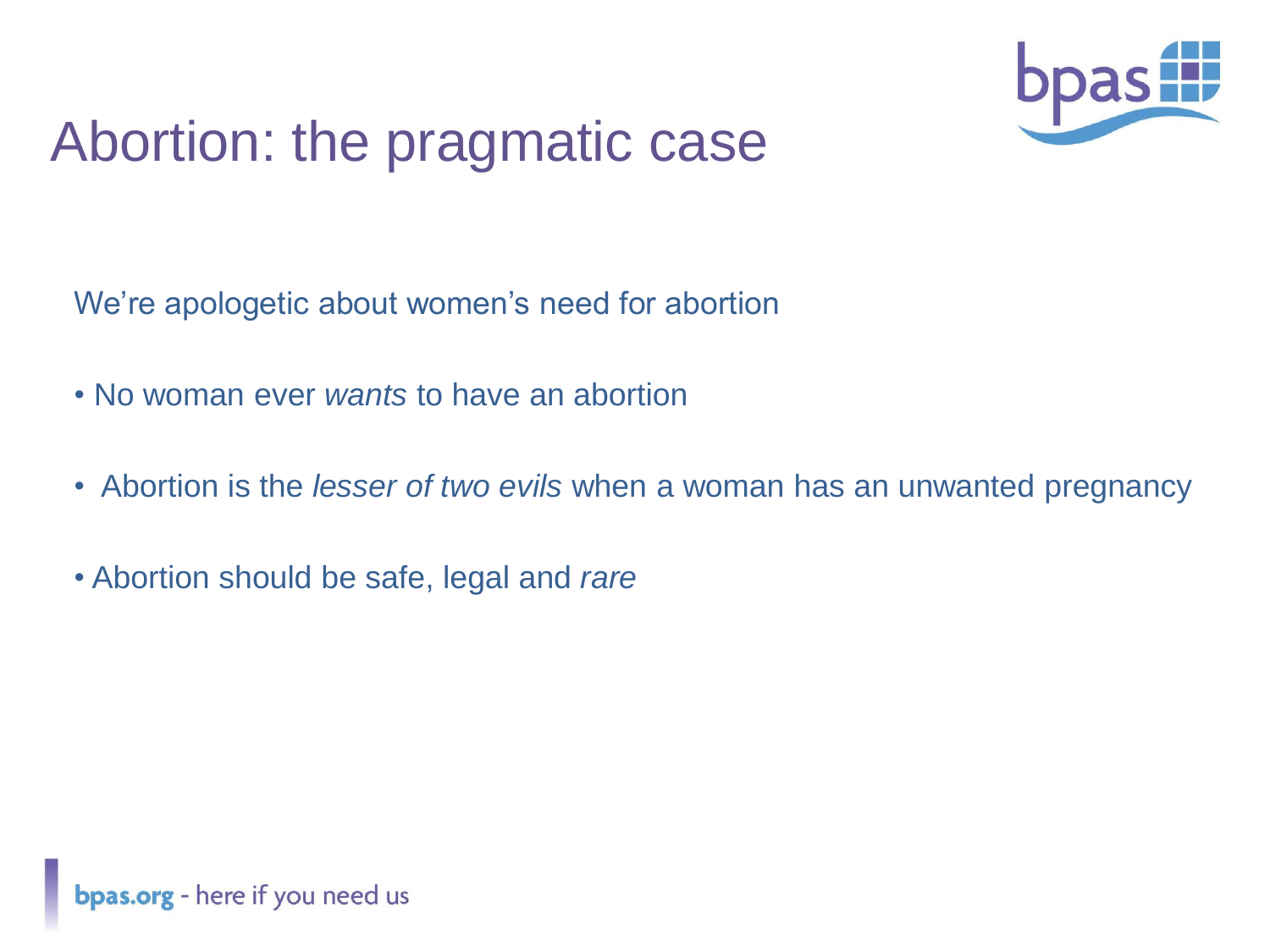

### *We know the truth, not only by the reason, but also by the heart,'* Blaise Pascal '

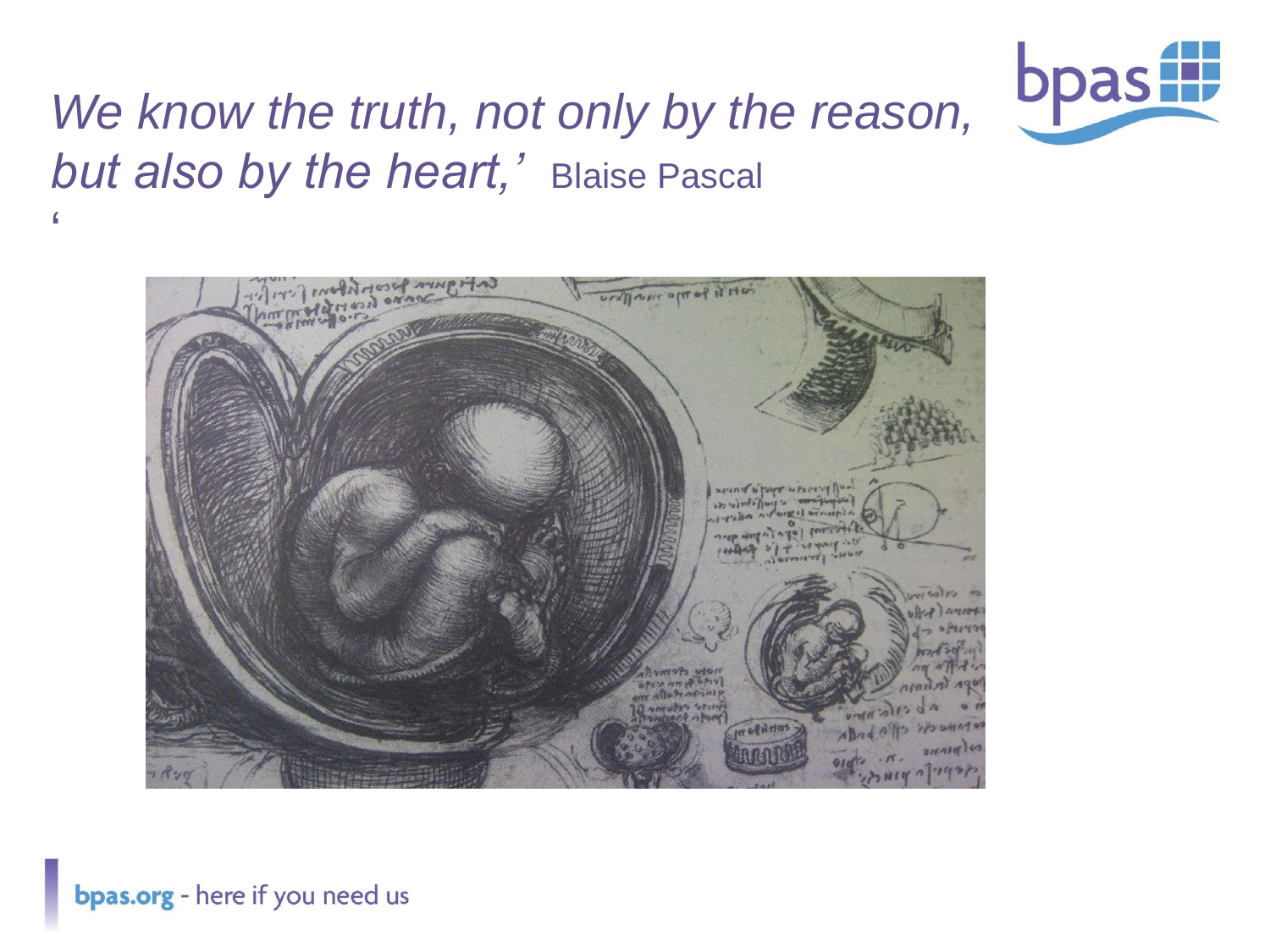

# Need to claim the moral high ground



*http://thedalaillama.files.wordpress.com/2011/05/moral-high-ground-640x467.jpg*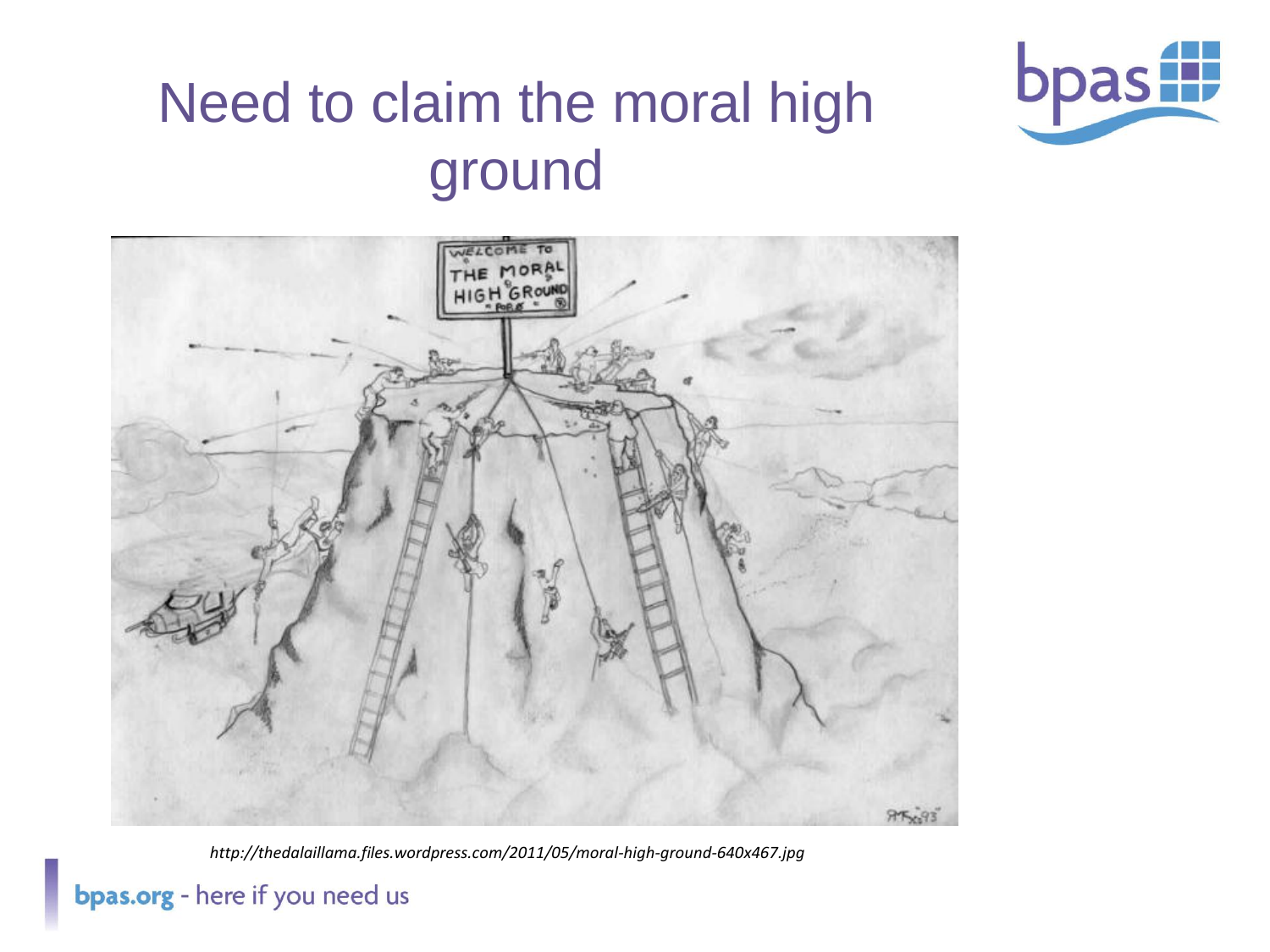

## What do we mean by "moral"?

The ideas and values (the cement) that holds society together

Abortion challenges the ideas and values of many "conservative thinkers"

- About sexual freedom
- About women's role in society and what is natural
- -About the family
- -About decision-making capacity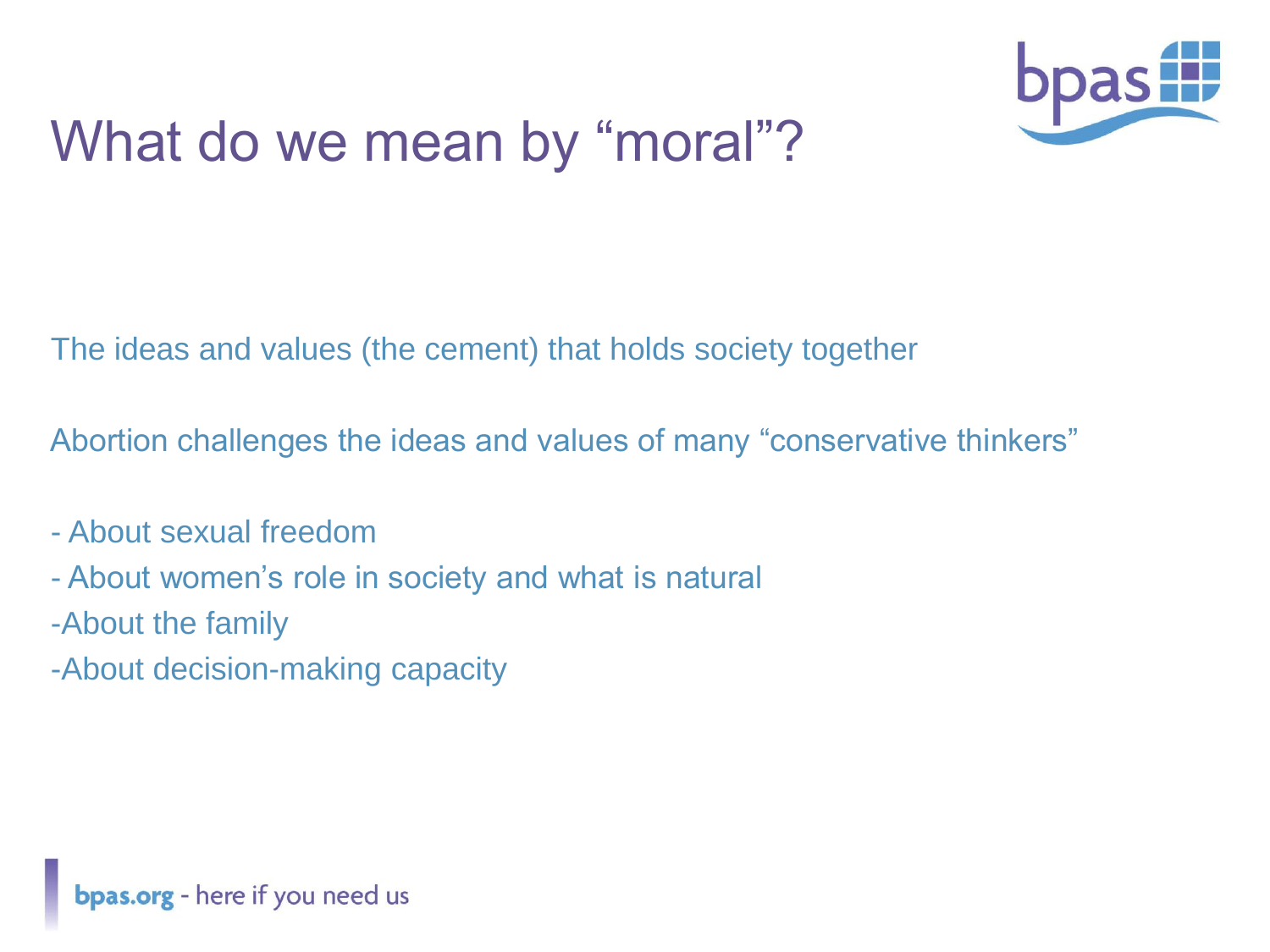

### Their morals ... and ours

Restriction of a woman's right to decide on the future of her pregnancy is an affront to *my* moral values

- Respect for human life persons and humanity.
- Respect for personal autonomy in decision making "conscience"
- Value tolerance and freedom of expression
- •Accept the inviolability of an individual's bodily integrity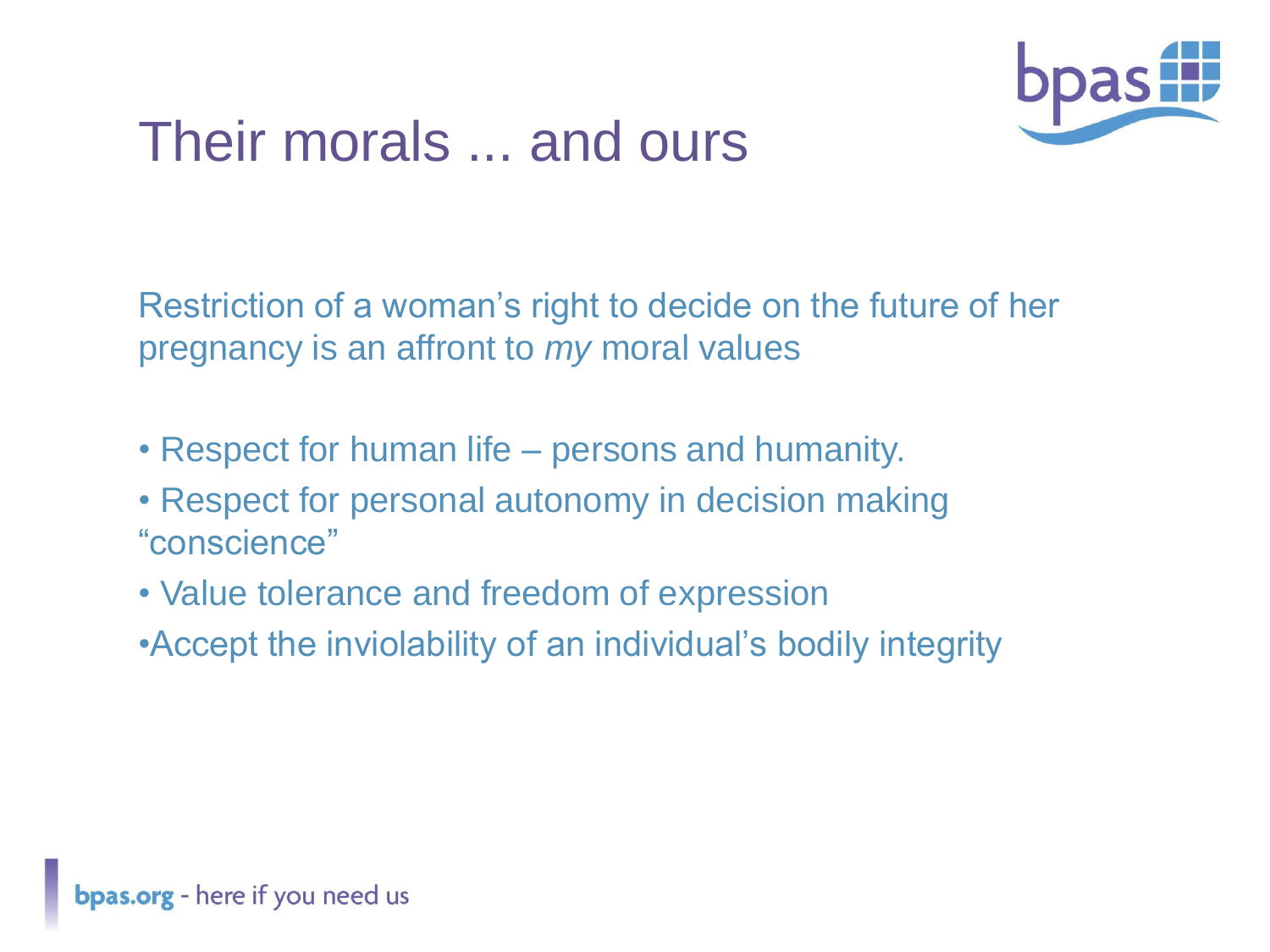

### Moral basis for freedom of choice

• Kantian imperative that people are not regarded as a means to an end.

• Principle of bodily autonomy and associated decision making.

• It is morally reprehensible to deny this capacity for choice/decision making by those who are closest to the consequences.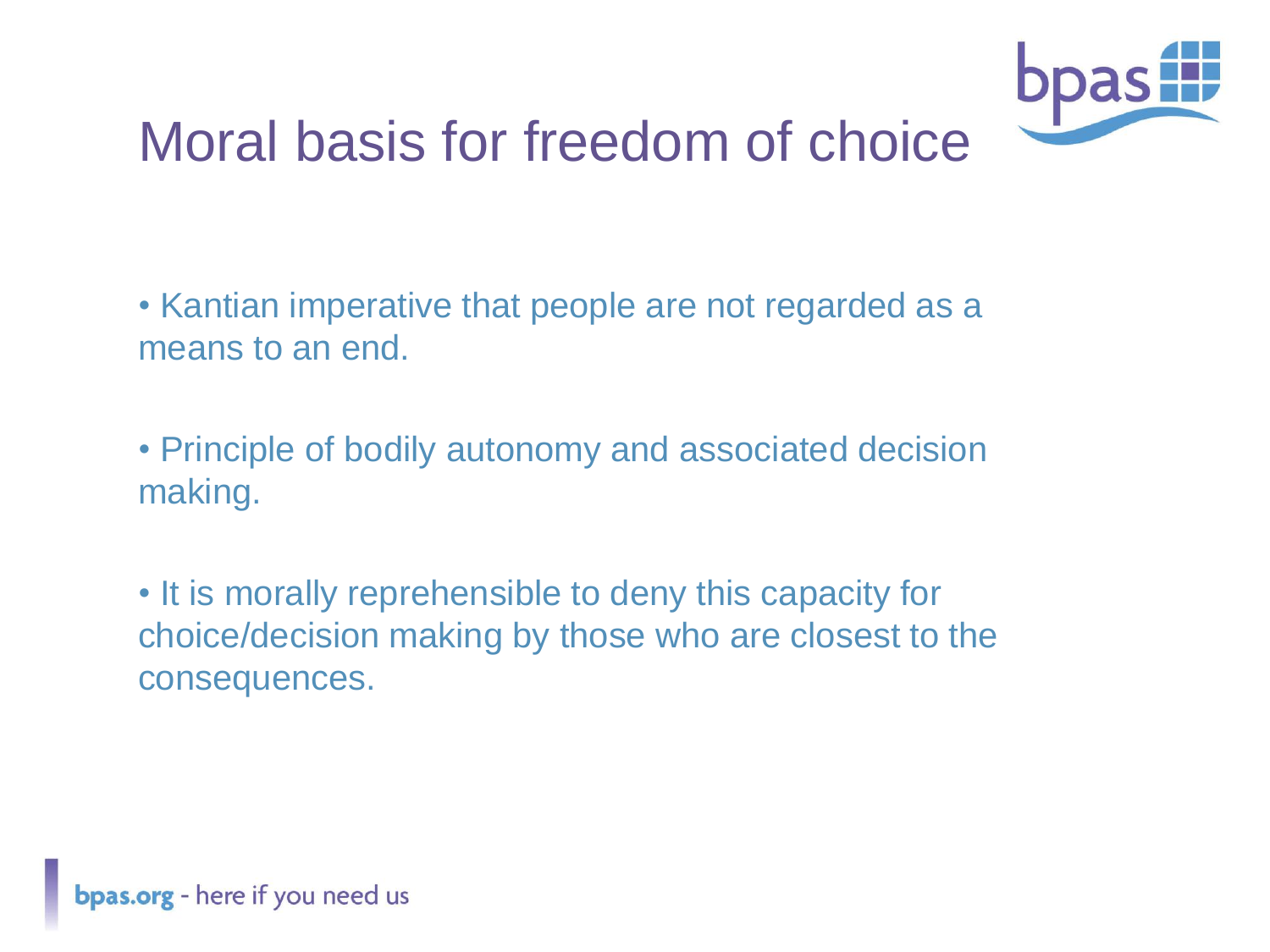

# What kind of future do we want for our children?

A future where there is true equality of opportunity

A future where individuals have the freedom to make personal choices

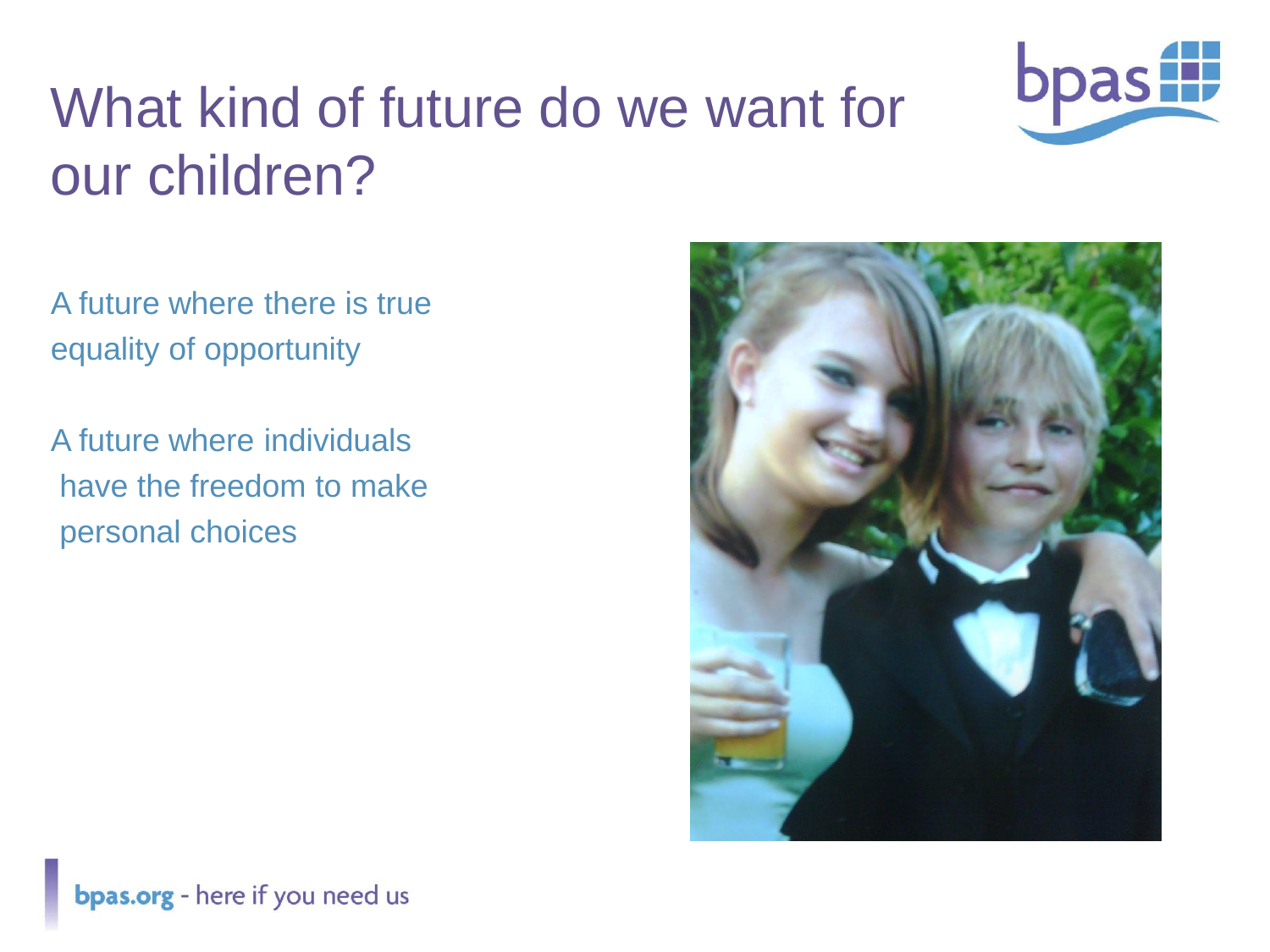#### CATHOLICS FOR CHOICE



#### **London Declaration of Prochoice Principles**

We believe in a woman's autonomy and her right to choose whether to continue or end a pregnancy. Every woman should have the right to decide the future of her pregnancy according to her conscience, whatever her reasons or circumstances. A just society does not compel women to continue an undesired pregnancy.

We recognize that support for choice in itself is not enough. Access to abortion is an integral part of women's reproductive health care, and we believe in the right to receive this. Women need access to resources and services, including the counsel of the professionals, friends and family they choose to involve. Legal, political, social and economic changes are necessary to allow the exercise of reproductive choice, and a commitment to such changes is part of a commitment to choice.

We express solidarity with those who provide abortion care, and we recognize the moral value of their work. We recognize and respect that some health care personnel may choose not to provide abortions, but we believe it is ethically imperative for them to ensure that a woman receives a referral to a willing provider.

We believe there is a profound moral case for freedom of reproductive choice. We are committed to explaining why abortions are necessary and why women are competent to make decisions and act on them responsibly.

To be prochoice is to be committed to the right of women to make their own reproductive decisions and to: Strive to create the conditions in which reproductive choice may be exercised. Support reproductive autonomy. Advocate for legal frameworks that allow autonomous decision-making. Educate the public and policymakers globally about the value of reproductive autonomy.

Women are the only ones who can make the right decision for themselves. This is the very essence of what it means to be prochoice.

Chandos House **London** September 2012